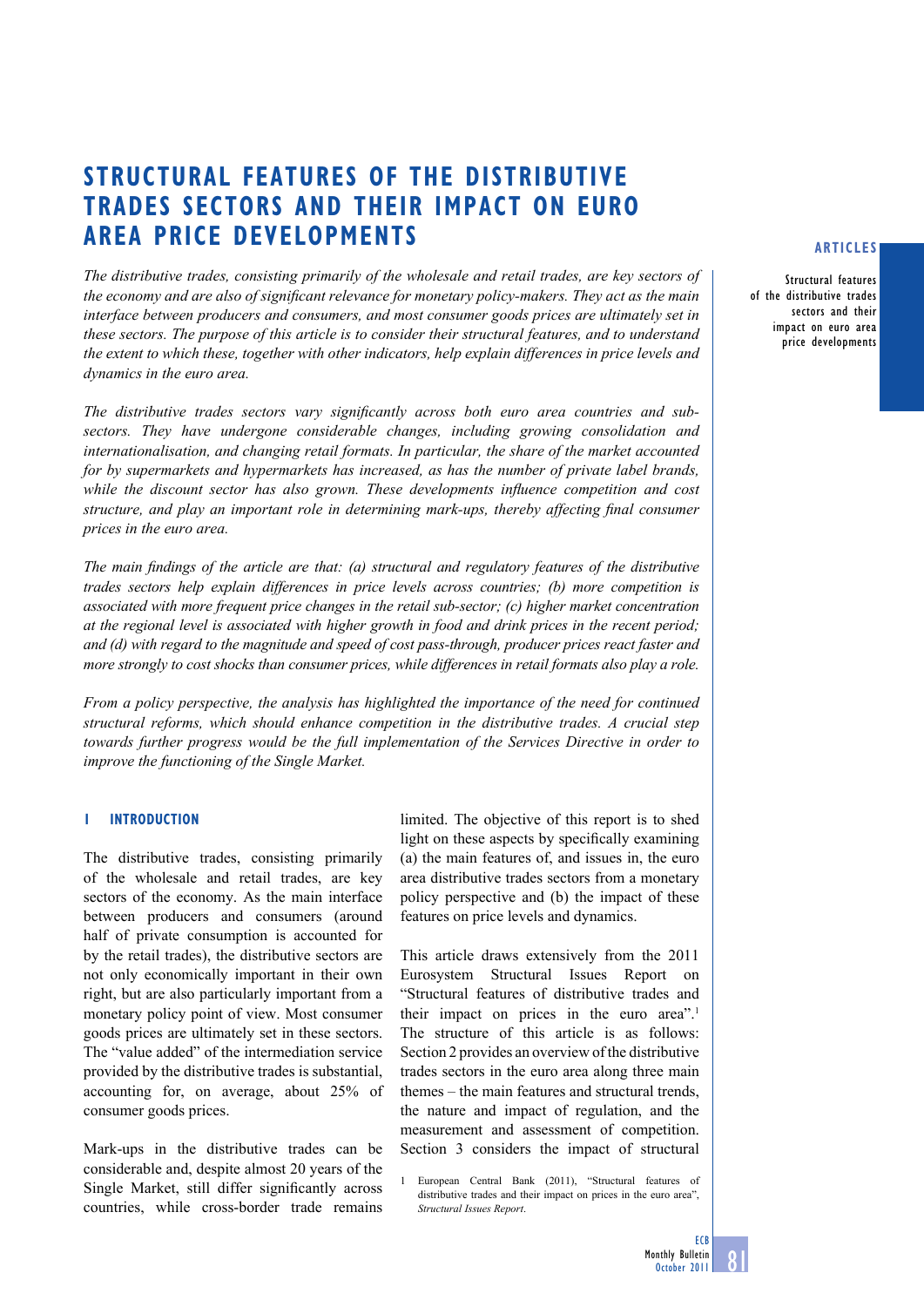features of the distributive trades sectors on price levels and price dynamics. Section 4 concludes.

# **2 structural Features oF the euro area distributiVe trades sectors**

# **2.1 oVerVieW oF distributiVe trades**

The distributive trades provide an intermediary service between producers and consumers. While they generally do not produce goods themselves (although this is changing, with the increasing importance of private or own-label brands), they do provide a key economic service. The distributive trades sectors cover three broad areas: the motor, wholesale and retail trades.<sup>2</sup> Wholesale trade companies do not generally sell directly to consumers, but rather to businesses and retailers. Retailers generally sell directly to consumers.



**chart 1 share of distributive trades in the non-financial business sector**

Sources: Eurostat SBS database and Eurosystem staff calculations.

Depending on which measure is considered, the distributive trades account for around a third of the non-financial business sectors (in the case of total turnover, number of firms and self-employment) and around 15-25% of these sectors in terms of other metrics (such as value added and overall employment) (see Chart 1). Although the wholesale trade sub-sector is larger than the retail trade sub-sector by some measures (most notably value added), the focus in this article is on the latter, which is more important in terms of direct employment, owing to its close links to consumers and consumer prices.

#### **What are their main Features?**

The distributive trades sectors generally, and retail trades in particular, have a number of distinguishing features relative to the rest of the non-financial business sectors. A demographic analysis of the distributive trades sectors in the euro area suggests that they are still highly fragmented (there is a prevalence of micro and small firms), but are slowly moving towards consolidation (the number of larger firms has increased somewhat). They are generally more labour-intensive, with lower-skilled workers on average. Profit margins in both retail and wholesale are below the average of the total economy, but this may reflect more a high degree of turnover (per unit of capital employed) rather than strong competitive pressures. Profit margins are discussed in more detail below in Section 2.3.

In terms of labour market characteristics, the distributive trades sectors differ from the rest of the economy in a number of important ways, with the sectors as a whole – and retailing, in particular – characterised by above-average shares of self-employment, part-time work, females and younger workers (providing just over 40% of total euro area employment for the under-25s).

2 The motor trades sectors are not considered in this article, as they are viewed as separate sectors with very different characteristics, partly because of the close link between companies in these sectors and the automotive industry.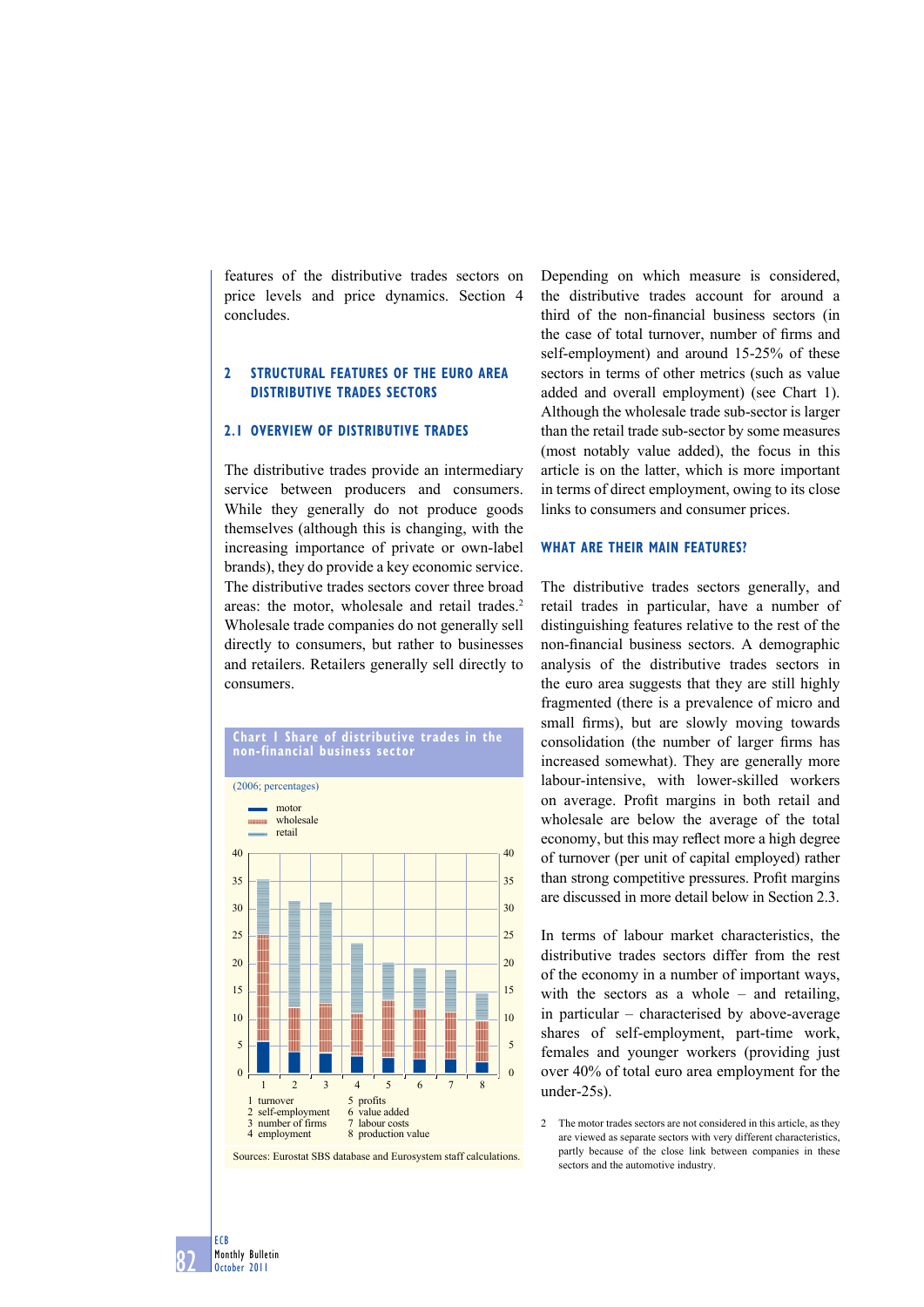Structural features of the distributive trades sectors and their impact on euro area price developments

Relatively low productivity in the distributive trades sectors is a major contributor to the growing aggregate productivity gap between the euro area and the United States. Productivity

# **Box 1**

# **Labour productivity in the distributive trades: a comparison with the United States**

United States").

The sharp divergence in productivity growth between the euro area and the United States since the mid-1990s is a major concern for policy-makers. More recently, it has been suggested that much of the widening differential between the two economies can be traced to poor productivity growth in the service industries in the euro area.1 This box uses the EU KLEMS database to examine comparative developments in productivity in the euro area and the United States, focusing on developments in the distributive trades.

More than a third of the increasing productivity gap between the United States and the euro area over the period 1995-2007 was attributable to the distributive trades.<sup>2</sup> While rates of productivity growth in the distributive trades declined in both economies between 1995 and 2007, the differential remained large  $-2.2$  percentage points in the retail sub-sector – roughly three times the average for the whole economy – see the Table. This can be partially attributed to the much stronger growth in retail value added in the United States over this period. Retail productivity in the euro area fell from around

**Productivity growth**

95% of the US level in 1995 to 71% by 2007.

One line of argument put forward to explain the notable US productivity advantage – both at the aggregate level and in the distributive trades – contends that much of the gap could be explained by a better exploitation of new information and communication technologies (ICT) in the United States than that achieved in European economies. The Chart shows the contributions to retail productivity growth from the respective factor inputs of labour, ICT capital and non-ICT capital. That part of productivity growth which cannot be attributed to these factors, but which stems from broader intangible structural differences, technological changes or organisational changes, is captured in the residual component, commonly referred

| (average annual percentage change; percentage points)             |           |           |              |  |  |  |
|-------------------------------------------------------------------|-----------|-----------|--------------|--|--|--|
| (a) Gross value-added per hour worked: whole economy              |           |           |              |  |  |  |
|                                                                   | EA        | <b>US</b> | differential |  |  |  |
| 1995-2001                                                         | 1.4       | 2.0       | 0.6          |  |  |  |
| 2001-2007                                                         | 1.2       | 1.9       | 0.8          |  |  |  |
| (b) Gross value-added per hour worked: <i>distributive trades</i> |           |           |              |  |  |  |
|                                                                   | <b>EA</b> | <b>US</b> | differential |  |  |  |
| 1995-2001                                                         | 2.0       | 6.1       | 4.1          |  |  |  |
| 2001-2007                                                         | 1.0       | 2.6       | 1.6          |  |  |  |
| (c) Gross value-added per hour worked: retail trade               |           |           |              |  |  |  |
|                                                                   | EA        | US        | differential |  |  |  |
| 1995-2001                                                         | 1.5       | 4.1       | 2.7          |  |  |  |
| 2001-2007                                                         | 0.3       | 2.5       | 2.2          |  |  |  |

growth is particularly low in the euro area retail trade (see Box 1 entitled "Labour productivity in the distributive trades: a comparison with the

Sources: EU KLEMS (2009) and Eurosystem staff calculations. Notes: EA refers to euro area aggregate

1 See, for example, European Central Bank (2006), "Competition, productivity, and prices in the euro area service sector", *Occasional Paper Series*, No 44, and Van Ark, B., McGuckin, R. H. and Spiegelman, M. (2005), *The Retail Revolution: Can Europe Match U.S. Productivity Performance?*, Conference Board, March.

2 Following nearly two decades of comparable growth, euro area aggregate productivity growth has slowed progressively since the mid-1990s, averaging only 1.3% per year between 1995 and 2007, compared with roughly 2.0% per year in the United States (see the Table). As a result, aggregate euro area productivity slipped from roughly 90% of the US level to around 83% by 2007.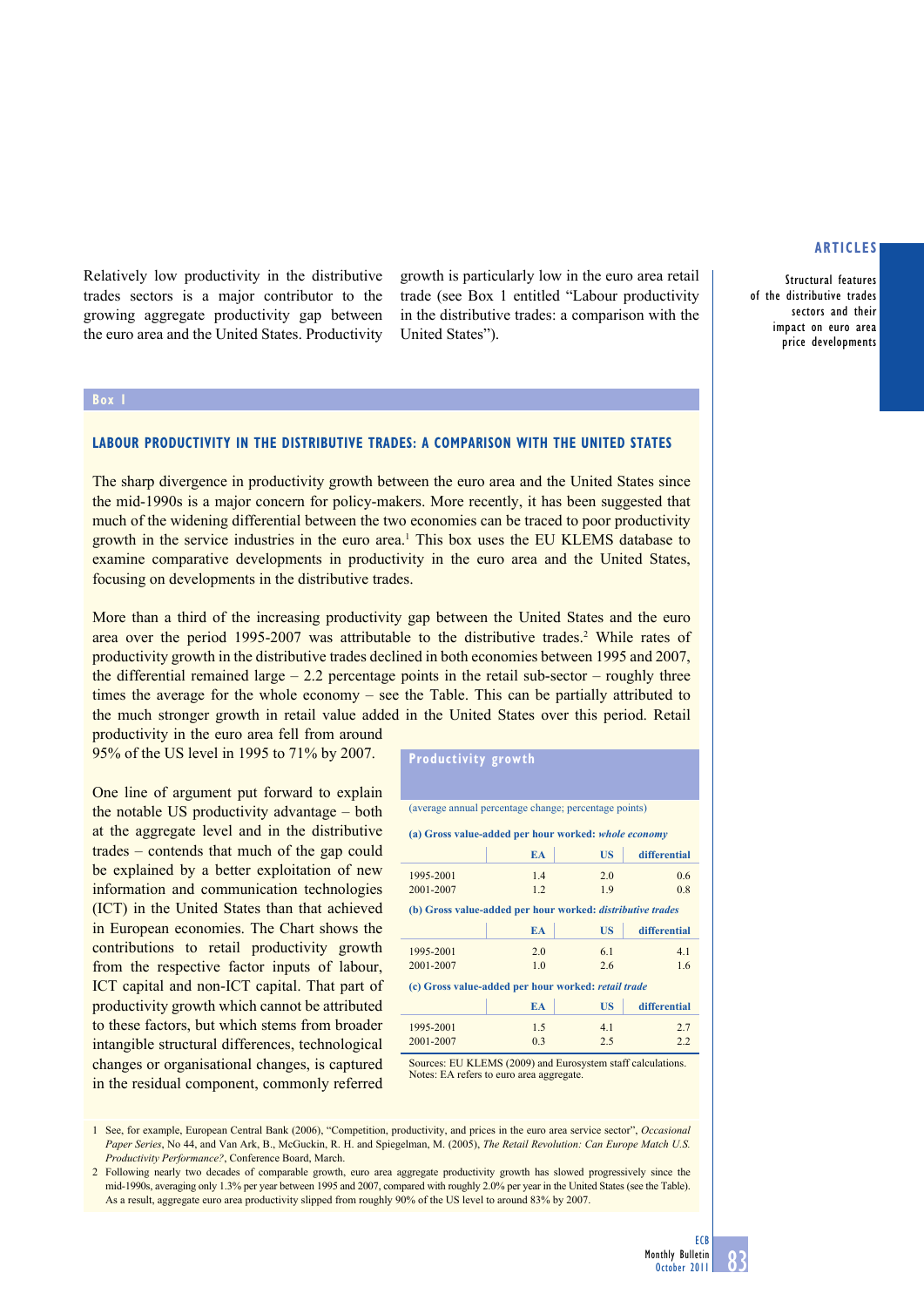

Sources: EU KLEMS (2009) and Eurosystem staff calculations. Note: EA refers to euro area aggregate. TFP denotes total factor productivity. ICT denotes information and communication technology.

to as total factor productivity (TFP). The Chart shows that expenditure on ICT capital services was somewhat higher in the United States than in the euro area over the 1995-2007 period. Moreover, some of the full impact of ICT capital may also be embodied in the remaining factors, since ICT investment is often a catalyst for broad-based restructuring (including organisational changes and/or human capital investments).

however, even accepting a broad-based complementarity between the contributions from ICT investments and the other factors, it is unlikely that ICT and its associated spillovers can adequately explain the significantly higher growth of TFP in US retailing. Thus, in recent years, an alternative view has gained ground, which argues that intangible and structural factors may be more important in explaining the US advantage since 1995. It is often argued, for instance, that the euro area regulatory environment is more restrictive (and thus less competitive) in retailing than in the United States – with land zoning

regulations constraining the size and density of larger-format stores, restricting the number of certain types of stores in a given location or impeding cross-border expansions. Others contend that labour tends to be less flexible (and more costly) than in the United States.

The sources of the productivity gap between the United States and the euro area retail sectors are many and varied. An earlier adaptation to technological change has undoubtedly played a role, but much more of the gap seems to be attributable to structural and organisational factors. Research on US retailing suggests that much of the strong productivity growth seen in the 1990s was led by new entrants to the industry displacing less efficient incumbent and exiting establishments. Tackling restrictive regulations in the euro area distributive trades – so as to boost competition and enable euro area retailers to operate at the productivity levels of European "best practice" – would assist the pursuit of higher long-run economic growth.

Retail trade is roughly evenly divided into grocery (primarily food and certain household items) and non-grocery (e.g. clothing and footwear, household furnishings, electronic goods, etc.) trade. Most consumers obtain the basic necessities, such as food and household goods for day-to-day living, in the grocery sector. These two sub-sectors differ in terms of their main economic characteristics, with the grocery sector being somewhat more homogeneous than

the non-grocery sector. This article considers the grocery sector in most detail, owing both to data availability considerations and its relative importance.

# **Grocery trades by "Format"**

The structure of the grocery trade varies considerably across countries, reflecting a combination of historical legacies; societal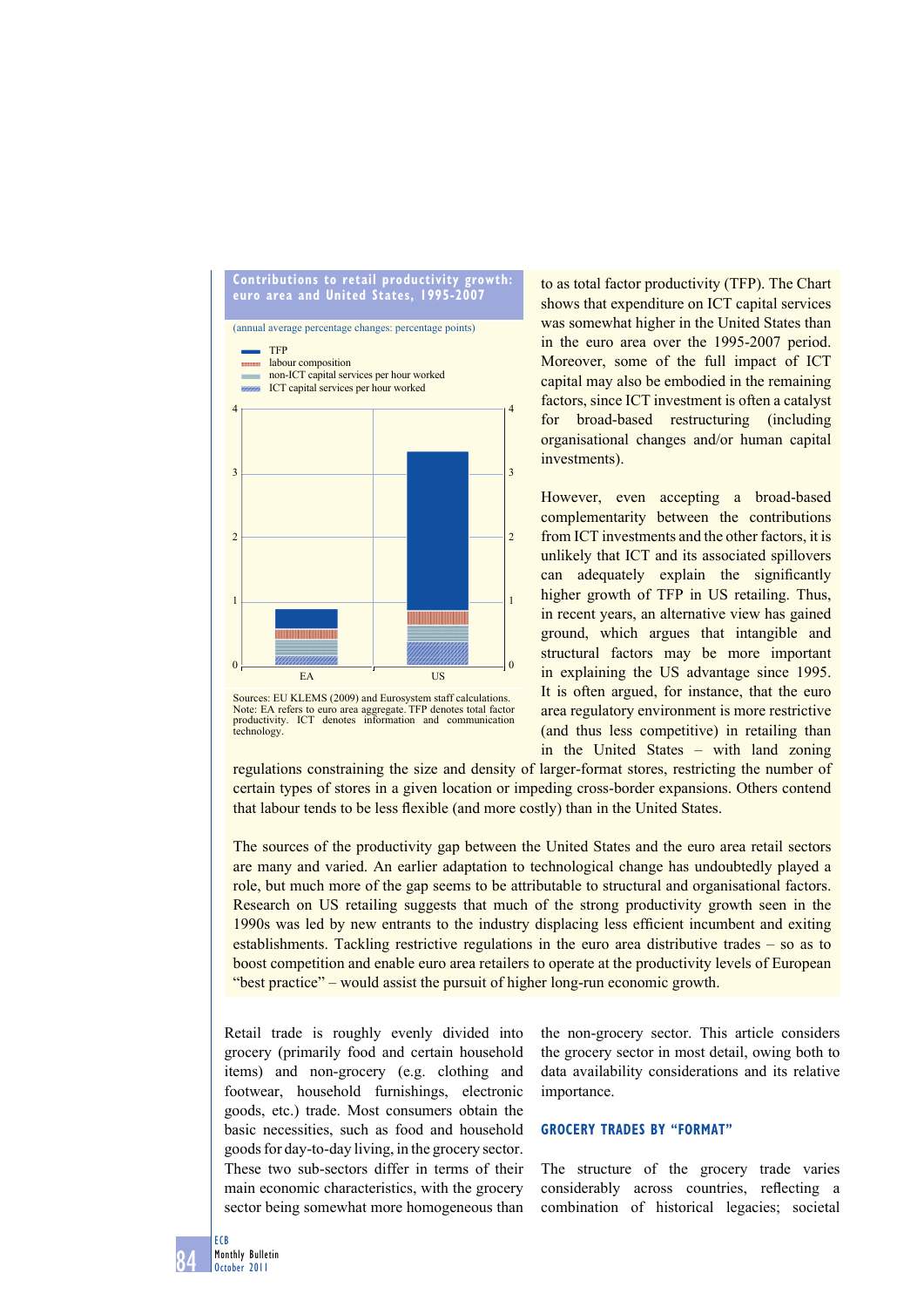Structural features of the distributive trades sectors and their impact on euro area price developments

preferences; sociological, economic and geographic factors; and regulatory conditions. Chart 2 reports the distribution of grocery sales by store format across countries. The definition of store formats is, to some extent, arbitrary. Generally, the size (in terms of square metres) and range (in terms of the number and breadth of goods stocked) of a store are used as determining criteria. Hypermarkets tend to be above 2,500 sq. m., supermarkets between 1,000 and 2,500 sq. m., and so-called "discounters" between 400 sq. m. and 1,000 sq. m, stocking a relatively limited range of goods.3

On average across the euro area, supermarkets accounted for just over a third of grocery sales in 2009. The share was lowest in Germany (where discounters are dominant – see below) at around 25%, and Cyprus (where smaller, more traditional retailers account for a relatively large proportion). The share of supermarkets was relatively large in the Netherlands and Malta, where hypermarkets account for a relatively small share of the market.<sup>4</sup> On average across the euro area, hypermarkets accounted for approximately a quarter of grocery sales. The share of hypermarkets was largest in France (at over 40%), but was also relatively high in Finland and Slovenia. Discounters – discussed in more detail below – accounted for just under 14% of grocery sales, but the share was much higher in some countries, such as Germany and Austria. More traditional retail formats, such as small grocers and specialist retailers, account for a relatively large proportion of retail sales in Ireland, Greece and Cyprus.

In terms of their evolution over recent years, the shares of supermarkets and hypermarkets have remained broadly unchanged. Overall, the share of discounters has risen, while the share of smaller grocers and specialist retailers (food, drink and tobacco) has fallen. A relatively recent phenomenon not captured in the Chart is the growth of so-called "superettes". These are small and compact but modern convenience stores. A number of leading supermarket retailers with supermarket and hypermarket chains have

# **chart 2 distribution of grocery sales by store format** (2009; percentages)

supermarkets



Sources: Euromonitor and Eurosystem staff calculations.

started to expand into this segment as a means of extending their coverage of the market.

# **the GroWth oF discounters and priVate labels**

A key development in modern grocery retailing is the emergence of so-called "discounters". Chart 3 shows that the share of the grocery retail market accounted for by so-called "hard discounters" grew from around 10% in 1999 to nearly 15% in 2009. however, this share varies

- 3 The term "discounter" is generally used to refer to a retailer that offers a relatively limited number of products, which are frequently own-brand or unbranded, with a relatively small selling area, keeping costs to a minimum and focusing on price competition. Generally, discounters offer a smaller range of goods (e.g. usually less than 1,000 stock-keeping units (SKUs), compared with over 20,000 in a typical large supermarket). So-called "hard discounters" are characterised by a predominance of low-priced, own-label, dry goods, while "soft discounters" stock more brands and fresh food.
- 4 While the small size of the market may explain this in the case of Malta, it clearly cannot in the Netherlands, where planning restrictions account for the absence of hypermarkets (as noted by the OECD in its economic surveys of the Netherlands).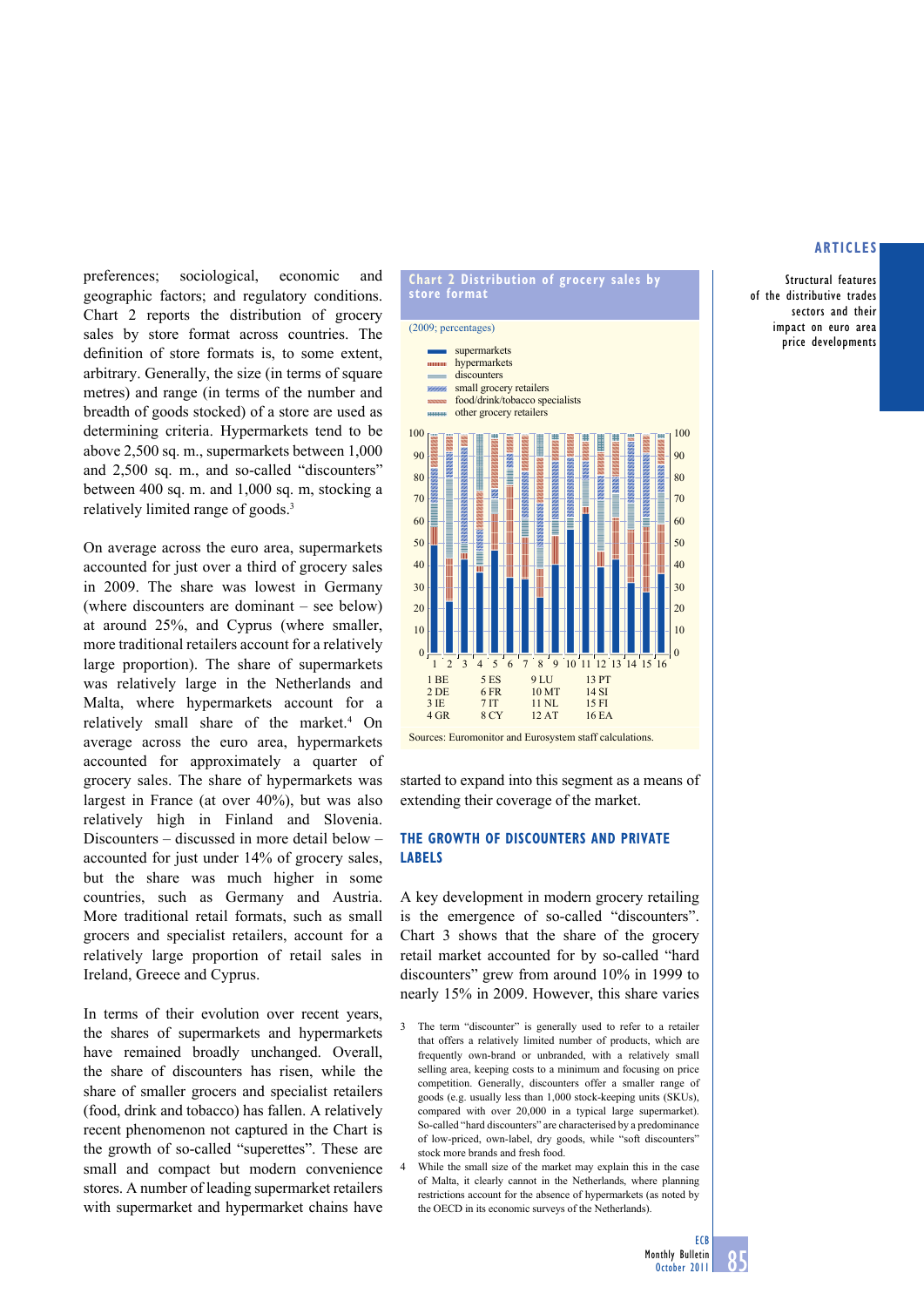

substantially across countries – in Germany and Austria, the market share of discounters is above 20%, whereas in Ireland and Finland it is below 5%.

Given that discounters tend to have lower prices (although the lack of comparable brands makes it difficult to compare prices), this increase in market share over time and heterogeneity across countries may have implications for price levels and inflation (both in terms of measurement issues – see Box 2 entitled "Implications of structural developments in the retail trade for inflation measurement"  $-$  and in explaining differences across countries).

Partially in response to, but also owing to, the emergence of discounters, another key development in retailing, in particular the grocery trade, over the last two decades has been the emergence of so-called private label (or own-label) brands. These are brands developed and owned (but not necessarily produced) by the retailers themselves. Chart 4 shows that the share of

# **chart 4 evolution of brands** (market share, percentages)



reported by Euromonitor; miscellaneous brands refer to those not separately reported by Euromonitor (as they have a market share that is either too small or regional).

private label goods has been increasing steadily in the euro area since 2001. however, this has not occurred at the expense of larger brands, which have broadly maintained or even slightly increased their market share. Rather, it is smaller (miscellaneous) brands, as well as artisanal products (e.g. those of traditional bakeries), that have seen their market shares decline. Other things being equal, an increased penetration of private label goods is likely to have a downward impact on price levels.

# **the eVolution oF online trade**

Online retail trade has already transformed many markets (e.g. electronics, e-books, music and travel services) and offers enormous potential for adding to price transparency and competition, thereby increasing economies of scale and choice. The evolution of the online retail trade may foster lower and less diverging prices for equal or comparable products. The EU e-commerce market has reached a considerable size. In 2006 it was estimated to have reached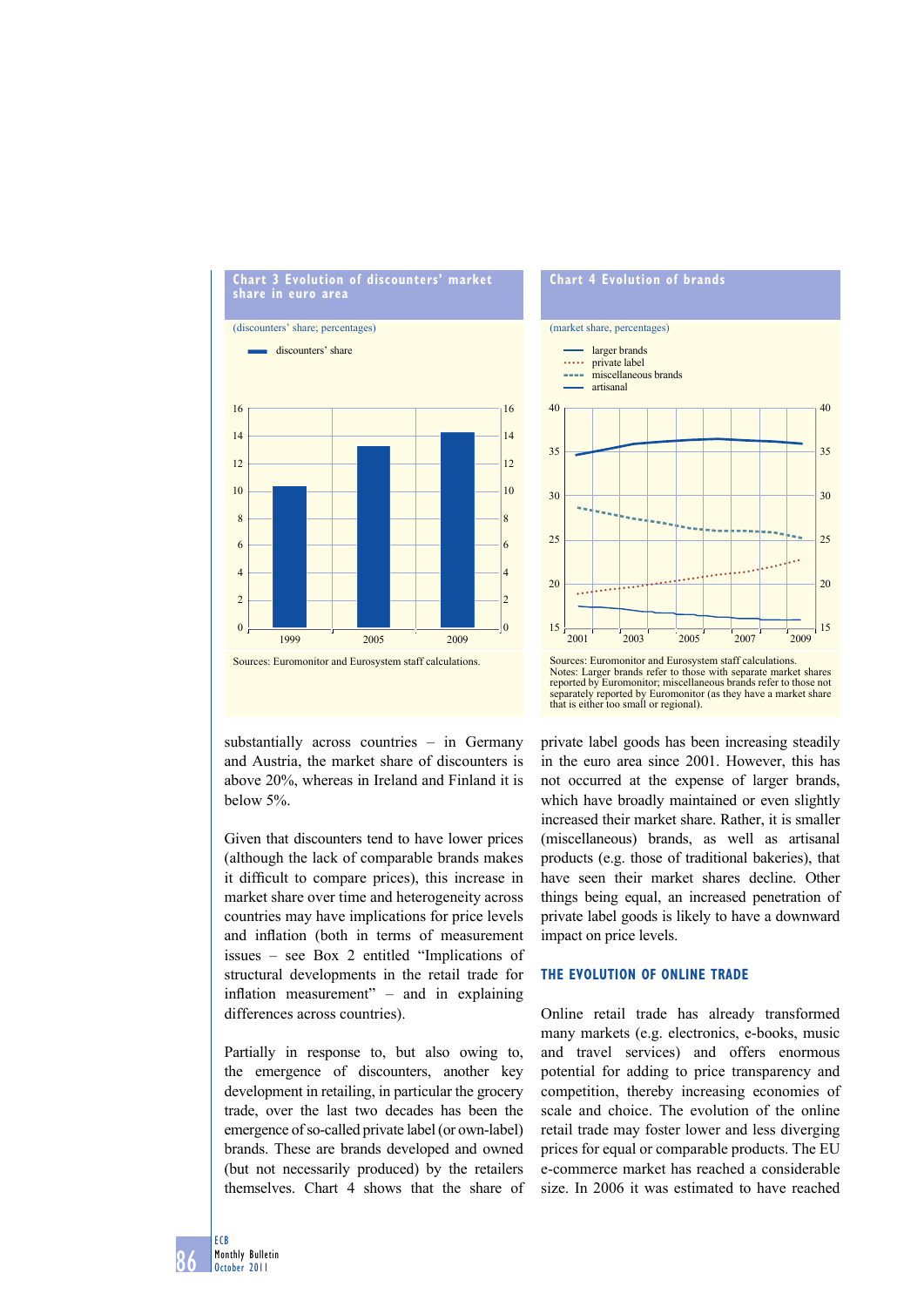Structural features of the distributive trades sectors and their impact on euro area price developments

 $€106$  billion, which was roughly comparable to the e-commerce market in the United States.<sup>5</sup>

However, there has been a widening discrepancy between domestic and cross-border e-commerce. From 2006 to 2008 the share of all EU consumers who have bought at least one item over the internet increased from 27% to 33%, while cross-border e-commerce remains much less important (increasing from 6% to 7%) and only a very small proportion of e-commerce within the EU is conducted across national borders (around 2%-4%).6 Although the range of possibilities in the field of cross-border e-commerce appears to be enormous, consumers often end up being confined to sites in their country of origin in practice. Frequently, they are redirected to national sites or even refused a sale.7 Regulatory barriers contribute to the significant market fragmentation at the EU level, with consumer law, electronic waste regulations and postal systems being particularly affected.

#### **The role of buying groups**

A noteworthy feature of the grocery sector is the role of buying groups.8 Buying groups are important because, by combining the buying power of their individual members, they can achieve a very large scale and potentially alter the balance of power in negotiations between retailers and suppliers.<sup>9</sup> Their existence also implies that measures of competition based on company-level data may overstate the true level

of competition and understate their bargaining power relative to suppliers (for a more detailed discussion, see Section 2.3 below).<sup>10</sup>

# **The cost structures of the distributive trades**

Cost structure is of particular importance for a number of reasons. Most notably, it is an important determinant of price setting. The cost of goods sold (COGS) represents the single biggest cost incurred by firms in the distributive trades, accounting for three-quarters and two-thirds of net turnover in the wholesale and retail trades, respectively (see Table 1).

- 5 Source: European Commission (2009), "Report on cross-border e-commerce in the EU", *Commission Staff Working Document*, SEC(2009) 283.
- 6 Source: European Commission (2009), op. cit.
- In an EU-wide test of online shops, it was only possible to place an order with an online shop that was not located in the same country as the buyer in 39% of the cases. 61% of all orders failed either because traders refused to serve the consumer's country or for other reasons (technical problems or because a particular payment option was not available). Language barriers may also be an issue, although their importance is not easy to quantify.
- 8 A buying group is an organisation of retailers that combines the buying power of its individual members to purchase goods on better terms than might be obtained through individual negotiation.
- 9 For example, the largest buying group in Europe comprises more than ten national supermarket chains, operating across 19 countries, with a combined turnover of approximately  $€120$  billion. To put this into context, the largest European retailer, which is the second largest retailer in the world, has a total global turnover of around €90 billion.
- 10 It should be noted that buying groups are usually structured in such a way as to avoid competing members. Generally, therefore, no two members of an international buying group come from the same country, and the spheres of operation tend not to overlap too much.

#### **Table 1 Cost structure – distributive trades sectors**

| (percentages)                    |                               |                           |                        |                            |                                |
|----------------------------------|-------------------------------|---------------------------|------------------------|----------------------------|--------------------------------|
|                                  | <b>Distributive</b><br>trades | <b>Wholesale</b><br>trade | <b>Retail</b><br>trade | <b>Retail</b><br>(grocery) | <b>Retail</b><br>(non-grocery) |
| Turnover/sales (excluding taxes) | 100.0                         | 100.0                     | 100.0                  | 100.0                      | 100.0                          |
| Costs of goods sold              | 72.0                          | 73.6                      | 66.7                   | 74.6                       | 62.0                           |
| Gross margin                     | 28.0                          | 26.4                      | 33.3                   | 25.4                       | 38.0                           |
| Other costs                      | 14.4                          | 14.7                      | 14.8                   | 11.1                       | 17.0                           |
| Value added                      | 13.5                          | 11.7                      | 18.5                   | 14.3                       | 21.0                           |
| Labour costs – unadjusted        | 7.8                           | 6.2                       | 11.6                   | 9.7                        | 12.7                           |
| - Wages and salaries             | 6.1                           | 4.8                       | 9.0                    | 7.6                        | 9.9                            |
| - Social security contributions  | 1.7                           | 1.4                       | 2.5                    | 2.1                        | 2.8                            |
| Profits – unadjusted             | 5.8                           | 5.4                       | 6.9                    | 4.6                        | 8.2                            |

Sources: Eurostat SBS database and Eurosystem staff calculations

Note: Labour costs and profits have not been adjusted for the implicit labour income of the self-employed.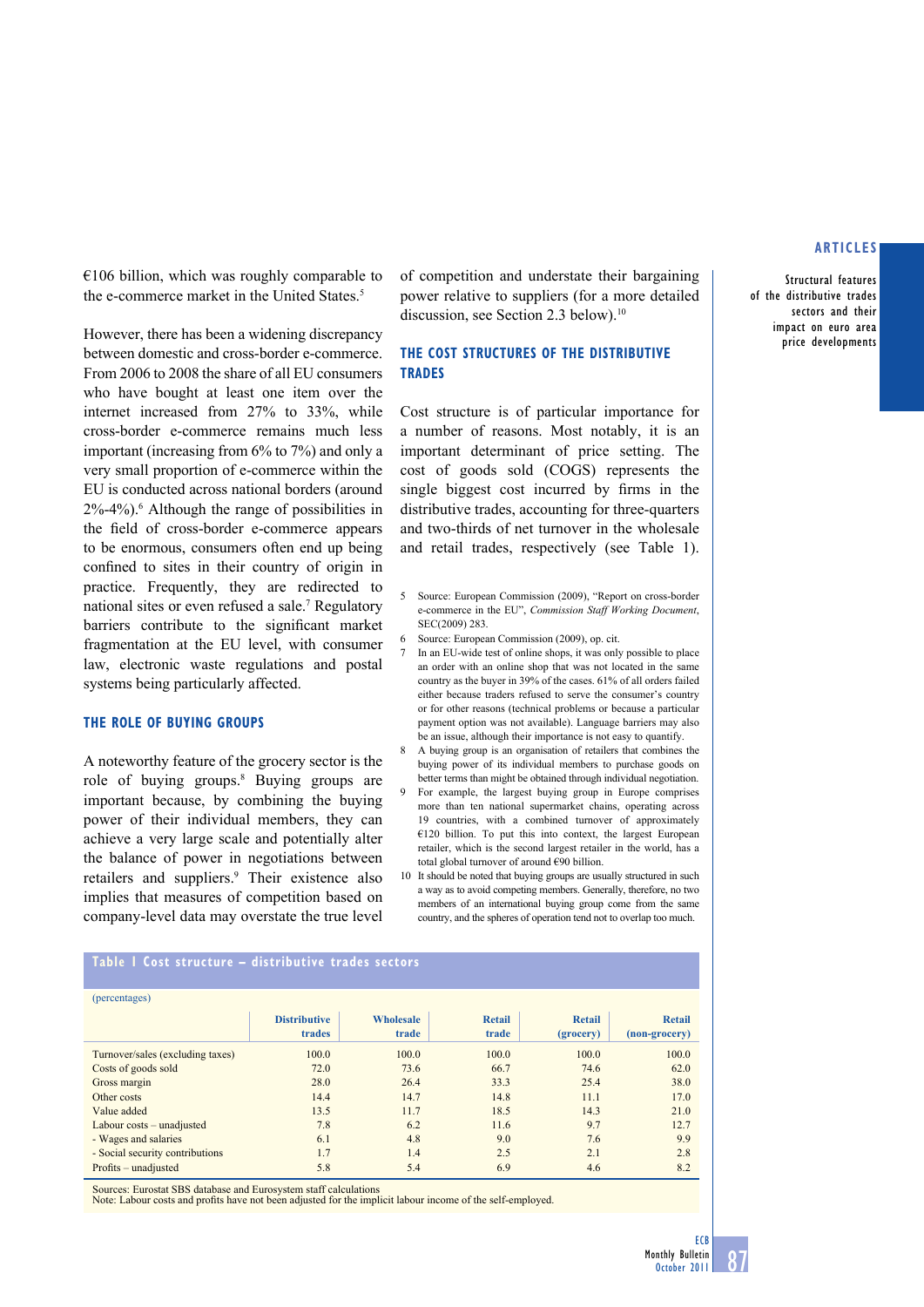Within retailing, notable differences are to be found between the grocery and non-grocery sub-sectors. The 75% COGS share in grocery retailing is considerably higher than for most other retail sub-sectors (with the exception of the electronics and appliances sub-sector). The higher COGS share for the grocery, and electronics and appliances retail sub-sectors most likely reflects the more internationalised, efficient and concentrated nature of these sub-sectors (see Section 2.3 on concentration and competition), which helps drive down costs (including unit labour costs). The COGS share is noticeably low for clothing and footwear at around 55%.

The share of value added accounts for 18.5% of retail trade turnover. Within the retail trade, it is highest in the clothing and footwear sector, at 23.6% of turnover. Some variation in *profit margins* across the distributive trades sectors is evident, ranging from 5.4% in wholesale to 8.2% in non-grocery retail. It should, however, be noted that an analysis of the profitability of the grocery sector based solely on profit margin can prove somewhat misleading, as the sector's characteristically high turnover (per unit of capital employed) needs to be taken into consideration. In this instance, the rate of return on capital may provide a more informative measure of profitability.<sup>11</sup>

#### **2.2 Regulation and distributive trades**

In the distributive trades sectors, many areas of activity are subject to specific regulations, especially in the retail sector, with notable crosscountry differences, and in some cases even between regions and municipalities in the same country. Regulation covers issues as diverse as the set-up of establishments, contractual relationships with suppliers, use of inputs, opening hours, price controls, promotions, sales conditions, after sales, and waste and recycling.

Planning rules in particular are often found to play an important role in creating barriers to entry or expansion and therefore in constraining competition by impeding the emergence of competitors – especially large ones – able to challenge existing retailers. General planning provisions, building permits and a specific prior authorisation to establish retail outlets are found in the majority of the euro area countries.<sup>12</sup> In this respect, the European Commission (2010) has pointed out that current fragmented national, regional and local commercial planning frameworks, in conjunction with different rules on property and land ownership, are factors likely to dissuade entrepreneurs/firms from entering certain markets.<sup>13</sup>

Regulations may also have unintended consequences. For instance, some commentators (see, for example, McKinsey and Company (2005)) have argued that the strong growth in the market share of discounters is due to the fact that their business model (i.e. a small store size with a limited range) has allowed them to expand where store threshold limits prevented the opening of larger-store formats such as supermarkets and hypermarkets.<sup>14</sup>

The Product Market Regulation (PMR) indicators calculated by the OECD, which measure the regulatory burden for the retail trade sector, give an idea of the degree of regulation in each country. These indicators, which cover areas such as shop opening hours, licences, regulations of large outlets, and price controls, have the advantage of being internationally comparable. The most recent figures refer to 2008, but these have been updated up to  $2010$  – see Chart  $5$  – using information provided by the Eurosystem NCBs. The results of these indicators need to be interpreted carefully, especially comparisons at a very detailed level. In addition, for some criteria, the indicator only takes into account

- 12 Specific prior authorisation to establish retail outlets is not required in the Netherlands, Slovenia and Slovakia.
- 13 European Commission (2010), "On Retail Services in the Internal Market", *Comission staff working document*, Brussels.
- 14 McKinsey and Company (2005) "Responding to Discount: A new business model for food retailers?", (A study conducted for the Coca-Cola Retailing Research Council Europe), Project XI, August.

<sup>11</sup> Adjusting for the implicit labour income of the self-employed also impacts on apparent profit margins across sub-sectors, reducing apparent differences.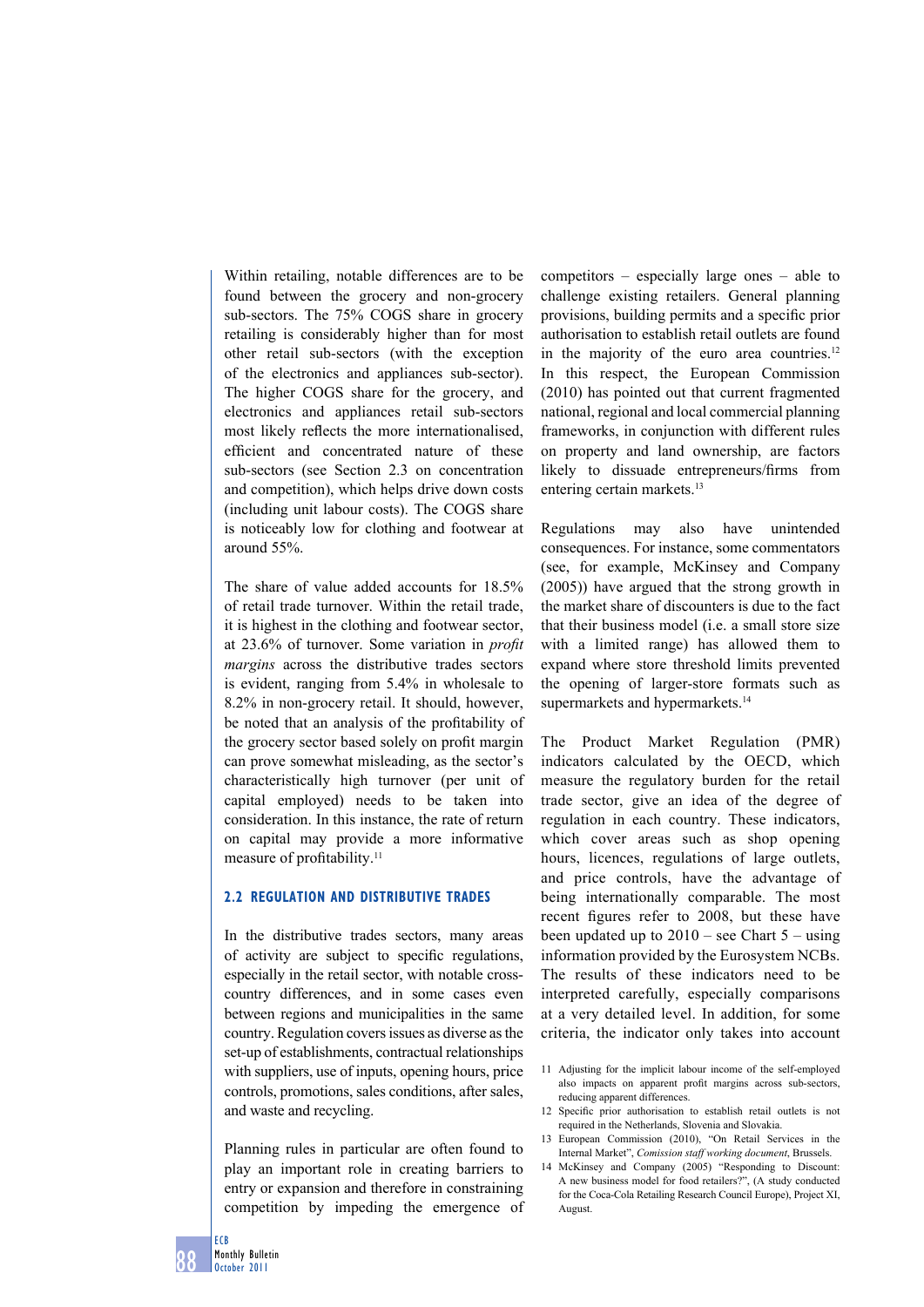Structural features of the distributive trades sectors and their impact on euro area price developments







Sources: OECD and Eurosystem staff calculations. Note: 2008 refers to OECD data. 2010 NCB refers to data<br>provided by NCBs. 2010 NCB + effects Services Directive<br>refers to the previous indicator plus the impact of the Services<br>Directive, if not yet reflected in the indica

the country-level regulation, although it may be different at the regional level.

Nonetheless, it appears that there is an important dispersion in the results for the different countries, which reflects the variety of the existing regulations. The tendency towards less regulation which has been observed in the past is once again confirmed in 2010: in all the countries in which changes in legislation have been recorded since 2008, the score is lower in 2010 (i.e. France, Portugal, Belgium and Greece). This can probably be partly attributed to the implementation of the Services Directive.<sup>15</sup> However, as shown in Chart 5, the expected impact of the Services Directive is not yet reflected in the indicators in many countries.

## **2.3 measurinG and assessinG competition IN THE DISTRIBUTIVE TRADES SECTORS**

This section reviews alternative indicators of the degree of competition in the distributive trades sectors. Measuring the degree of competition in any market is challenging in practice. However, it may be especially difficult to do so for the distributive trades sectors, with their considerable heterogeneity across sub-sectors and countries, as well as their role as intermediaries between, and their complex interaction with, suppliers and customers.

With regard to the question of which measure of competition is best, two broad measures of competition are considered, based on (i) concentration and (ii) profitability. *Concentration measures* may be thought of as ex ante indicators of potential competition. *Profi tability measures* may be considered as ex post indicators of competition, as they are the outcome of decisions made by competing firms. In principle, profitability in a highly competitive market should be driven down to a common minimum acceptable level. In practice, however, measuring profitability is challenging, and the more easily calculated measures have limitations and need to be interpreted with caution.

The degree of concentration varies substantially across retail sub-sectors. On average across the euro area, the most concentrated sectors tend to be the electronics and appliances, and grocery sub-sectors. There was a slight upward drift in concentration observed across all the sub-sectors over the period 2004-2009.

In the grocery sector, a general finding is that concentration at the national level is relatively low in the Southern European countries, owing to the persistence of a more traditional retail

<sup>15</sup> The Services Directive is an EU directive aimed at creating a single market for services by removing legal and administrative barriers to trade in services.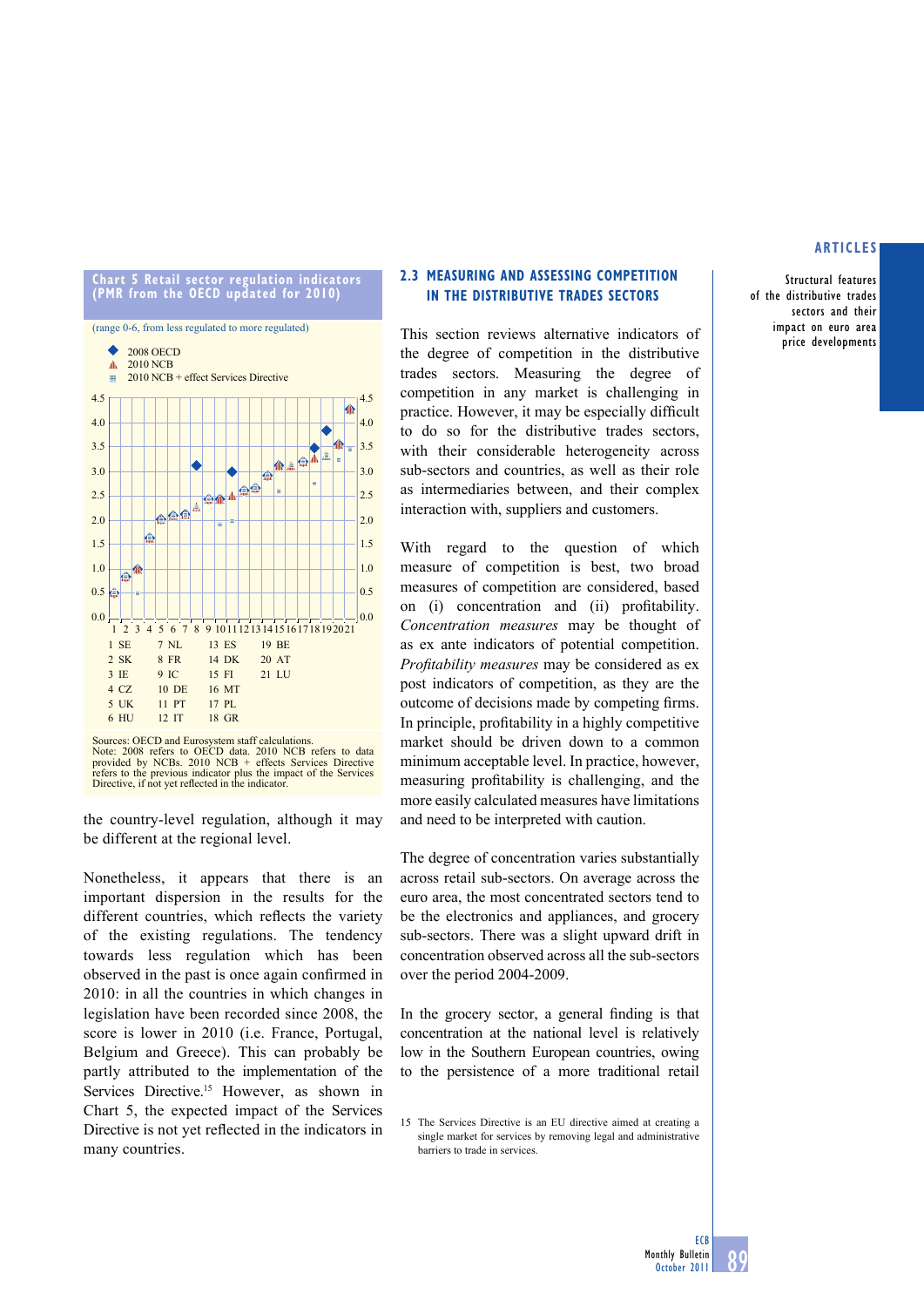structure. However, using a unique dataset on the location of over 100,000 individual grocery stores across the euro area, regional and local measures of competition are also constructed. While there are some similarities with the results using national data, there are also some notable differences, with some markets appearing to be relatively fragmented at the national level, but turning out to be quite concentrated at the local level and vice versa. In summary, measuring the degree of competition in the retail trades is not straightforward and should be carefully considered along a number of different dimensions.

With regard to profit margins as indicators of competition, even though they, too, are not without their limitations, profitability-based measures may reflect actual competition better than concentration measures, as the degree of concentration can have positive or negative consequences depending on whether the negative competitive or positive efficiency effects of higher concentration dominate. On an unadjusted (for the imputed labour income of the selfemployed) basis, profit margins are highest in the retail sector (6.9%), especially the non-grocery retail sector (8.2%), and lowest in the grocery sector (4.6%). Although the pattern is not as clear as was the case with the concentration measures some of the Southern European countries (most noticeably Greece, Spain and Italy) tend to have relatively high margins. However, this is partially accounted for by the high share of self-employed in these countries, as the relative rankings improve (i.e. their profit margins become relatively lower) when margins are adjusted for the implicit labour income of the self-employment. Thus, while there is a significant degree of variation in margins across countries, this is reduced considerably when adjusted profit margins are considered.

Cross-checking the concentration and profitability measures suggests that there is generally a positive correlation between concentration and profitability across countries (i.e. higher concentration is associated with higher profitability) for both grocery and overall non-grocery retail.

#### **Box 2**

## **Implications of structural developments in the retail trade for inflation measurement**

Some of the structural trends outlined above (such as the increasing share of discounters, the growth of online trade and the emergence of private label products) have possible implications for inflation measurement. This box explains how structural developments in the retail trade are treated in the HICP and discusses the potential implications for inflation measurement, drawing on the empirical evidence of previous studies.

Structural changes in the variety and market shares of retail outlets over time can pose two distinct issues for inflation measurement. Firstly, such changes can mean that, after a while, the sample of outlets used for compiling the consumer price index is no longer representative. Measurement errors may then occur if price changes vary across the outlet types or if there are significant changes in the market shares of different outlet types. Such errors do not necessarily go in a particular direction. A second distinct issue is the method by which new outlets with a different average price level from the previous outlets are introduced into the sample. How such price level differences should be reflected in the HICP depends, in principle, on the extent to which the lower prices are due to the seller having a lower level of retail services (less convenient location, more basic presentation of goods, less brand selection, etc.). In practice, statistical offices generally use a linking technique, which attributes the whole of the price difference to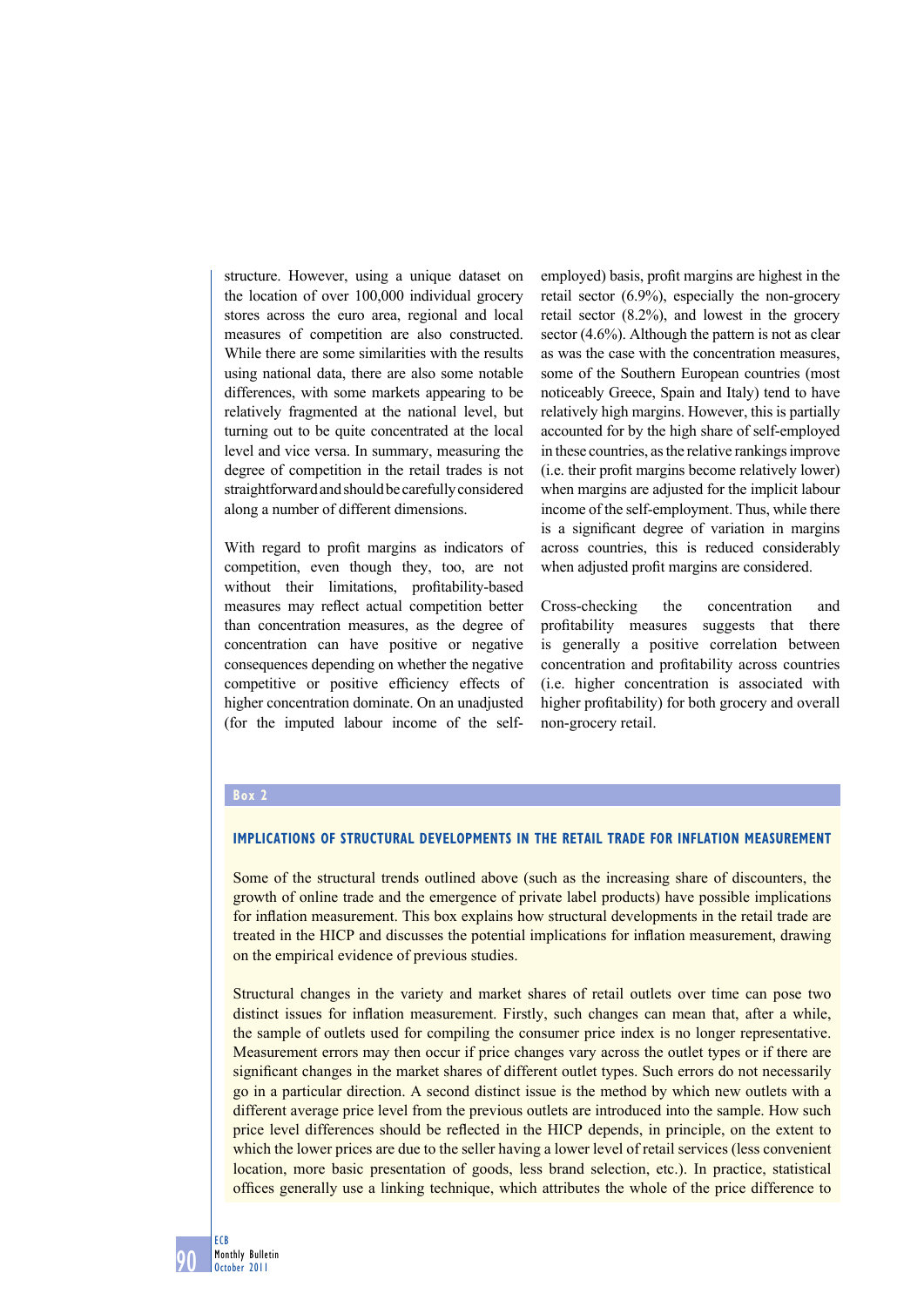Structural features of the distributive trades sectors and their impact on euro area price developments

differences in the quality of retail services. The new lower prices therefore have no impact on the level of the index. The likelihood that this is an over-adjustment suggests an upward bias (which affects not only the euro area HICP, but almost all CPIs across the world).

#### **Treatment in the HICP and implications for inflation measurement**

In constructing their HICPs, national statistical offices select a sample of products and outlets which aims to be representative of all transactions (and therefore across all outlets) within the scope of the index. There is no specific regulation regarding the frequency of updating samples, but eight euro area countries, accounting for around 49% of the euro area HICP, currently update their outlet samples on an annual or continuous basis, with most of the remaining countries updating them once every five years. Only four euro area countries widely cover internet retailers in their HICP samples for goods. In some cases, internet retailers are included, but only for a very limited number of products (e.g. PCs and books).

When an outlet goes out of business or is no longer representative, it is replaced by an alternative outlet via a linking procedure. Whether this approach is appropriate depends on the value consumers attach to the difference in the quality of the retail services provided by the two stores. The assumption inherent in linking is that the price level differences at the time of linking are equal to the consumer valuation of these differences in the quality of the retail services. In reality, the clear trends in the market shares of certain types of outlet and consistent patterns of price differentials across outlet types would suggest that, even after allowing for differences in the retail services offered, many consumers consider the prices to be better value. The practice of linking would therefore impart an upward bias to the HICP inflation rate.

# **Evidence of price level differences across outlet types and empirical evidence of the impact of new outlet bias on inflation measurement**

A number of studies for the US and European markets have shown that price level differences are typical, especially between discounters and traditional types of store. Based on US data, Leibtag et al. (2010) compare identical items (at the universal product code (UPC) level), showing an expenditure-weighted average price discount of 7.5%, with differences ranging from 3% to 28% lower in non-traditional stores than traditional stores.<sup>1</sup> In Europe, Nielsen (2007) reports that prices in the largest two discount groups were between 30% and 40% lower than average across a range of categories. However, these differences can vary substantially across product types.<sup>2</sup>

With regard to the impact structural changes and price differences have on measured inflation, most of the empirical evidence for the size of the new outlet bias is based on US CPI data.<sup>3</sup>

- 1 Leibtag, E., Barker, C. and Dutko, P. (2010), "How Much Lower Are Prices at Discount Stores? An Examination of Retail Food Prices", *Economic Research Report,* United States Department of Agriculture, No 105, October.
- 2 Nielsen (2007), "The Hard Discounter Report: An Overview of Aldi and Lidl in Europe", *Consumer Insight Report*, June.
- 3 Reinsdorf (1993) found an upward bias of 0.25 percentage point per year in the US CPI for food at home and petrol. Lebow et al. (1994) extrapolated these results to come to an estimate for the overall US CPI of 0.1 percentage point per year. More recently, Hausman and Leibtag (2004) modelled the direct impact of the growth of discounters in the US market and the indirect effects of the more traditional retailers through price competition, estimating a bias of 0.32-0.42 percentage point in the food component of the US CPI. See Reinsdorf, M. (1993), "The Effect of Outlet Price Differentials on the US Consumer Price Index" in Foss, M., Manser, M. and Young, A. (eds.), *Price Measurements and Their Uses*, University of Chicago Press; Lebow, D. E., Roberts, J. M. and Stockton, D. J. (1994), "Monetary Policy and The Price Level", (Unpublished paper by the Board of Governors of the Federal Reserve System), July; and Hausman, J. and Leibtag, E. (2004), "CPI Bias from Supercenters: Does the BLS Know that Wal-Mart Exists?", *NBER Working Paper*, No 10712, August.

91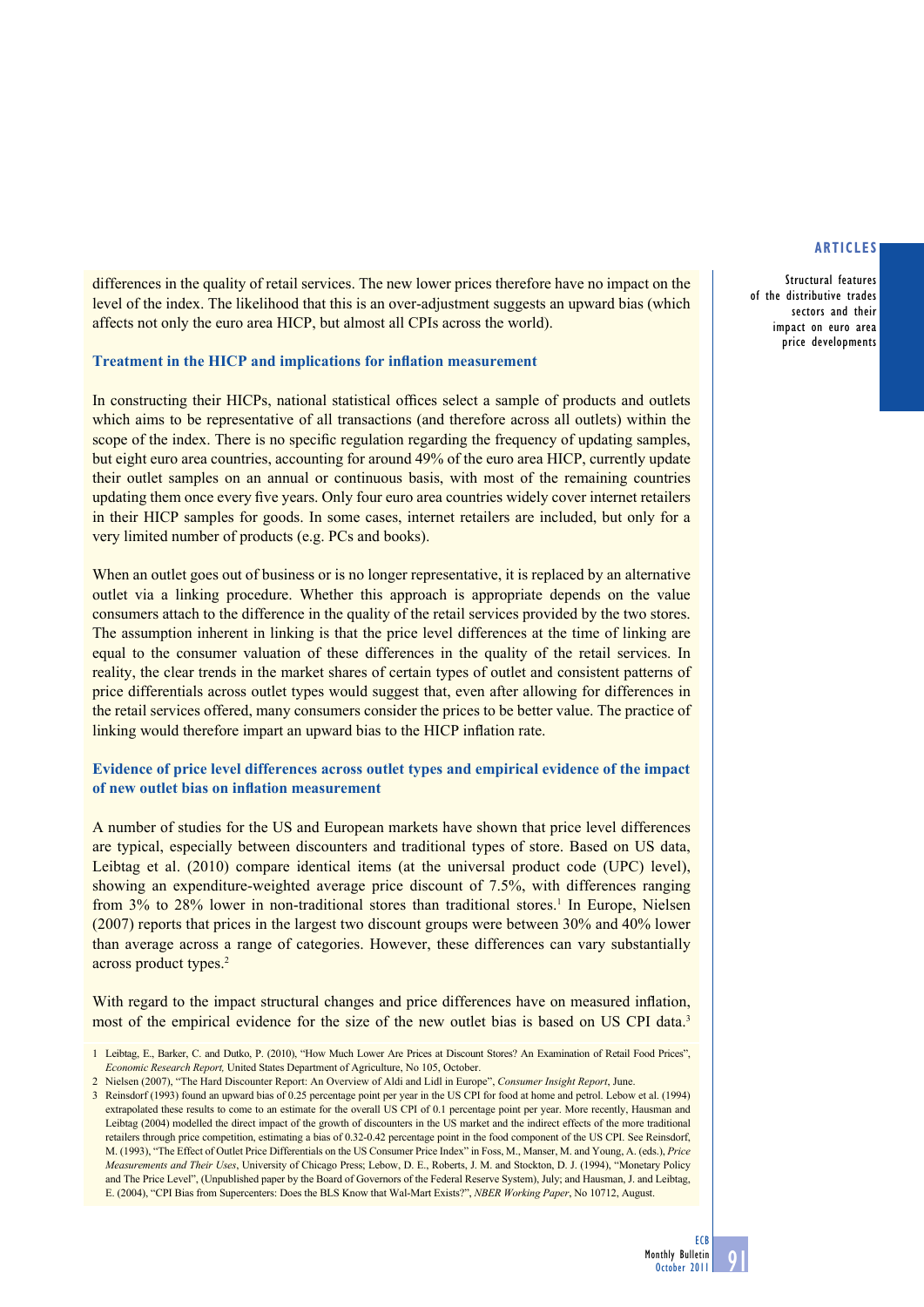Evidence for euro area countries is more scarce and generally refers to national CPIs during the late 1990s: for France, Lequiller (1997) suggests a range of 0.05-0.15 percentage point per annum; for Germany, Hoffmann (1998) arrived at an estimate "unlikely to exceed 0.1 percentage point annually"; and, for Portugal, Covas and Silva (1999) used microdata to conclude that, during a period of rapid change in the Portuguese grocery sector in the early 1990s, the new outlet bias reached 0.5 percentage point per annum, but that this had decreased to 0.25 percentage point per annum by the end of the 1990s.<sup>4</sup> No quantitative studies on bias in the euro area HICP have been conducted to date, largely as a result of the large data requirements and the fact that practices at the detailed level of index construction are heterogeneous across the euro area.

#### **Alternative approaches to dealing with changes in the retail structure**

In general, the regular updating of HICP outlet samples seems to be appropriate, although there is a danger that structural changes mean that samples become unrepresentative in countries which update them only once every five years or less. The limited coverage of internet retailing in many national HICPs is a symptom of this. With regard to the new outlet bias, a satisfactory approach would require an explicit valuation of various facets of retail services, similar to that of quality adjustments for product characteristics. Hedonic approaches which regress price information on a range of retail service characteristics may be one avenue that warrants further research. Alternatively, consideration may be given to conducting consumer surveys in order to obtain direct valuations of different aspects of retail services. While both approaches may appear resource-intensive, it may also be considered that structural changes in the retail trade sector are relatively gradual and that innovations are much less frequent or varied than in product characteristics. Therefore, such research and, in particular, explicit valuations might be estimated infrequently, but applied in the regular monthly compilation of the HICP.

Although evidence from the 1990s suggests that new outlet bias was not a source of a very significant bias, recent developments in the market shares of discounters and online retailers suggest that the challenges these structural developments pose for inflation measurement should remain a concern for policy-makers and a topic worthy of further research.

4 Lequiller, F. (1997), "Does the French Consumer Price Index Overstate Inflation?", *Institut National de la Statistique et des Éstudes Économiques (INSEE) Série des documents de travail de la Direction des Etudes et Synthèses Économiques*; Hoffmann, J. (1998), "Problems of Inflation Measurement in Germany", *Discussion Paper*, Economic Research Group of the Deutsche Bundesbank, Vol. 1, No 98; and Covas, F. and Santos Silva, J. (1999), "Outlet substitution bias", *Economic Bulletin,* Banco de Portugal, September.

# **3 The impact of structural features on euro area price developments**

# **3.1 The impact of structural features on price level differences across the euro area**

This section provides a descriptive overview of the degree of price level dispersion across the euro area in terms of magnitude and characteristics across products. It examines the degree of convergence in price levels. Lastly, information on structural aspects of the retail sector is combined with other indicators

to assess the extent to which these structural aspects help understand price level differences and convergence.

Although there is a considerable degree of volatility within and across individual product price series over time and a substantial amount of heterogeneity at the individual product category level, a number of patterns regarding the degree of price dispersion become evident when the data are aggregated. Chart 6 shows price dispersion as measured by the coefficient of variation and reveals that it was, on average over the sample period (1995-2009), lower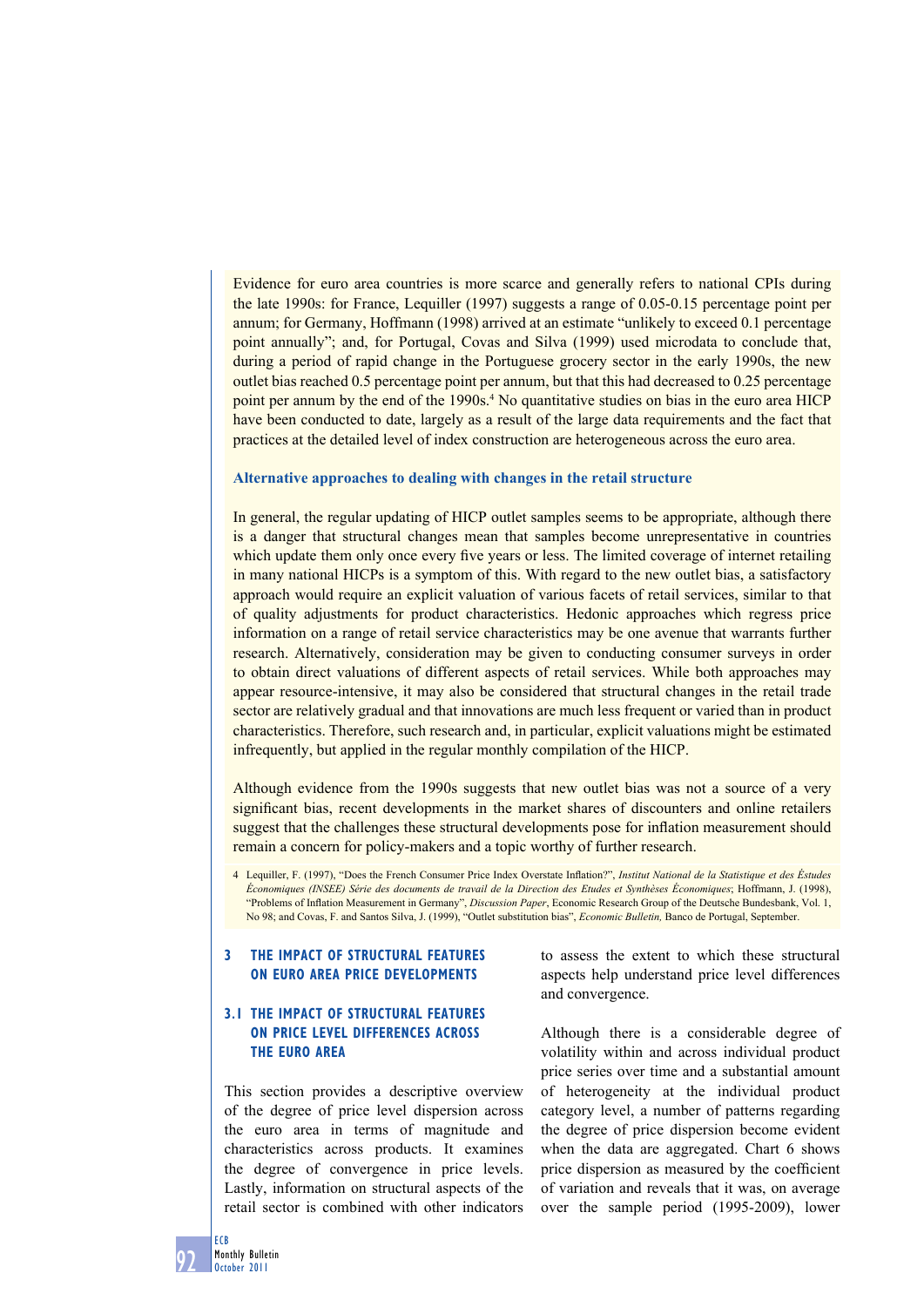#### **chart 6 evolution of the coefficient of variation across hicp special aggregate categories**



for goods (slightly below 15 in 2009) than for services (slightly above 20 in 2009). It should be noted that, although goods, unlike services, are generally internationally traded, goods prices may also include a substantial non-traded element, particularly in the form of retail intermediation services. For overall consumer prices, and in particular for nonenergy industrial goods and for services, the degree of dispersion has been falling on average over the past 15 years. Considering the profile over time more broadly, the overall degree of price dispersion seemed to decline slightly between 1995 and 1998, and increase somewhat between 1998 and 2001, before easing thereafter to reach a minimum in 2009. however, it should be noted that, with a rising price level, the coefficient of variation may overstate the degree of price convergence. In this regard, the standard deviation of prices, which takes into account price levels, declined up to the mid-2000s, but rose somewhat thereafter.

Considering even more detailed product-level data from the purchasing power parity (PPP) dataset, the extent to which prices differ more within or across countries (the so-called "border effect") can be analysed. The border effect refers to the fact that price dispersion tends to be higher between cities across borders than between cities within borders. While there has been extensive and rich literature on this topic (see, for example, Bergin and Glick (2006), and Parsley and Wei  $(2001)$ <sup>16</sup>, this effect has not been studied across euro area countries using PPP data before.17 These data make it possible to ascertain whether prices vary more across countries than within countries. Although there are some caveats to using these data, the findings are quite robust even with these caveats in mind, as shown below.18 Chart 7 shows the median dispersion of individual price observations within countries, as well as the dispersion in average prices across countries for 356 food and nonalcoholic beverage products. On average, the degree of dispersion in average prices across countries is considerably higher than the degree of dispersion in individual observations within countries (medians of 0.25 and 0.15, respectively). Also, the spread across products in dispersion is higher (the inter-quartile range across countries is 0.12, compared with 0.06 within countries). The evidence shown

- 16 Bergin, P. R. and Glick, R. (2006), "Global Price Dispersion: Are Prices Converging or Diverging?", (Paper prepared for the Journal of International Money and Finance – Santa Cruz Center for International Economics Conference on "Financial and Commercial Integrations"), September 29-30. Parsley, D. C. and Wei, S.-J. (2001), "Explaining the Border Effect: The Role of Exchange Rate Variability, Shipping Costs, and Geography", *Journal of International Economics*, Vol. 55, No 1, pp. 87–105.
- 17 It is possible to assess the existence of a border effect using data from the so-called "Quaranta tables" compiled at the product level (over 2,500 items). For each individual product in each country, the Quaranta tables contain information on the average price recorded, the number of price observations recorded and the coefficient of variation of the prices recorded.
- 18 The main caveat is that it is not possible to extract the coefficient of variation of all observations across all countries; only (a) the coefficient of variation of the individual observations recorded within a country and (b) the coefficient of variation of the average prices observed across countries can be observed. However, a priori, one would expect the coefficient of variation of a sample average (i.e. the average prices observed) to be lower than the coefficient of variation of the raw data (the individual price observations). Therefore, if the coefficient of variation across countries is higher than that within countries, it strongly suggests the presence of a border effect.

# **articles**

Structural features of the distributive trades sectors and their impact on euro area price developments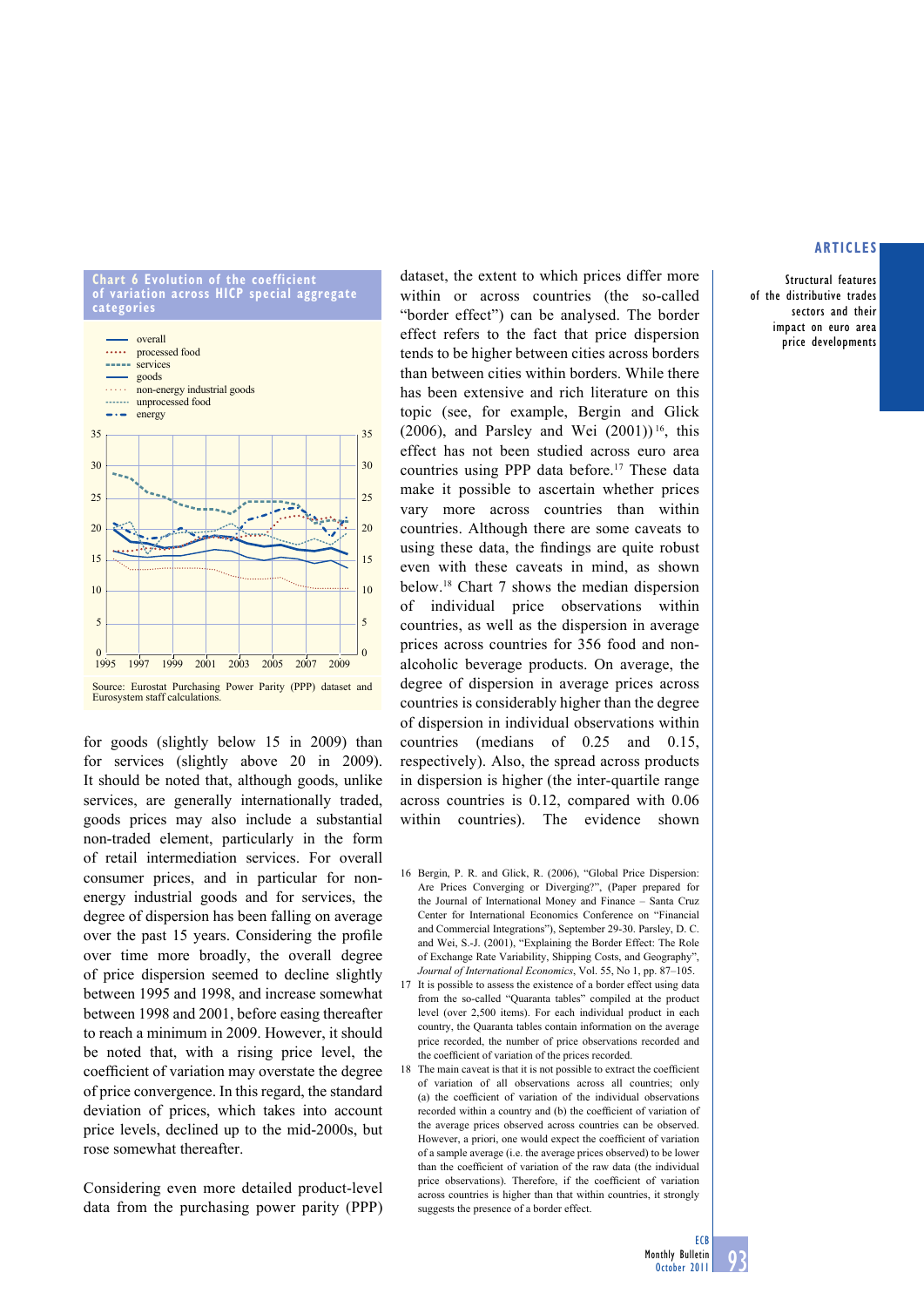

#### **table 2 summary of econometric analysis of factors impacting on cross-country price levels**

| <b>Benchmark variables</b>   |             |
|------------------------------|-------------|
| Income levels                | $+ive$      |
| <b>VAT</b>                   | $+ive$      |
| <b>Expenditure</b> intensity | $-ive$      |
| Population density           | $-ive$      |
| <b>Structural variables</b>  |             |
| Concentration (HHI)          | $-ive$      |
| Concentration (CR5)          | $+ive$      |
| Profitability                | $+ive$      |
| PMR (barriers to entry)      | $+ive$      |
| PMR (price controls)         | $-ive$      |
| PMR (operating restrictions) | $n_{\rm S}$ |
| EPL                          | $-ive$      |

Notes: PMR denotes OECD product market regulation indicator; EPL denotes OECD employment protection legislation indicator;<br>+ive ⇒ positive and statistically significant coefficient; n.s. denotes not statistically significant.

represents compelling evidence of the existence of a border effect. Nonetheless, it could be argued that this effect also captures the impact of geographical distance rather than just the impact of national borders. However, further analysis shows that it is indeed a border effect (for further details, see Section 2.1 of the 2011 Structural Issues Report).

having documented the considerable and persistent price dispersion and strong border effects in the euro area, it may be informative to consider the factors that may be behind these features and the role played by structural aspects of the distributive trades sectors. Table 2 descriptively summarises the results of a panel regression pooling price level data across both products and countries, and including fixed effects (for products and countries). It should be noted that, in addition to explicitly considering the role of structural factors, the analysis controlled for other factors that may impact on price levels across countries. In this regard, the existing (benchmark) literature models price level differences across countries as a function of (i) income differentials, (ii) VAT differences, (iii) expenditure intensity, and (iv) population density and scale effects.<sup>19</sup>

The results in Table 2 show that the impacts of both the benchmark and structural variables are very much in line with the a priori expectations. Relative income levels and VAT rates have a positive and significant impact on relative price levels. Expenditure intensity has a negative and significant impact on price levels, suggesting that either greater attention or scale effects have an impact on price levels. Population density also has a negative and significant impact on price levels.

To capture the impact of structural features of the distributive trades sectors, three broad categories of variables were used, capturing

94 ECB Monthly Bulletin October 2011

<sup>19</sup> By far the most common element in this literature is the hypothesised link between price levels and living standards, usually motivated by the Balassa-Samuelson type of argument. Therefore, relative real gross domestic product (GDP) per capita is included in the benchmark model. Secondly, although there has been some degree of harmonisation of indirect taxes in the EU, there are still differences across countries. VAT rates are therefore included in the benchmark model. Thirdly, drawing on the "rational inattention" literature, the relative share of expenditure on a specific product in a country, relative to the euro area average, is added to capture the expenditure intensity and, presumably, "attention intensity" for each product. For example, if Italian households consume proportionally more pasta than households in other countries, they will presumably invest more effort in searching for and comparing prices of pasta products. Thus, other things being equal (and maybe being helped by scale and competition effects), prices of pasta should be lower in Italy. Finally, population density is included as a control for potential efficiencies driven by high versus low population density.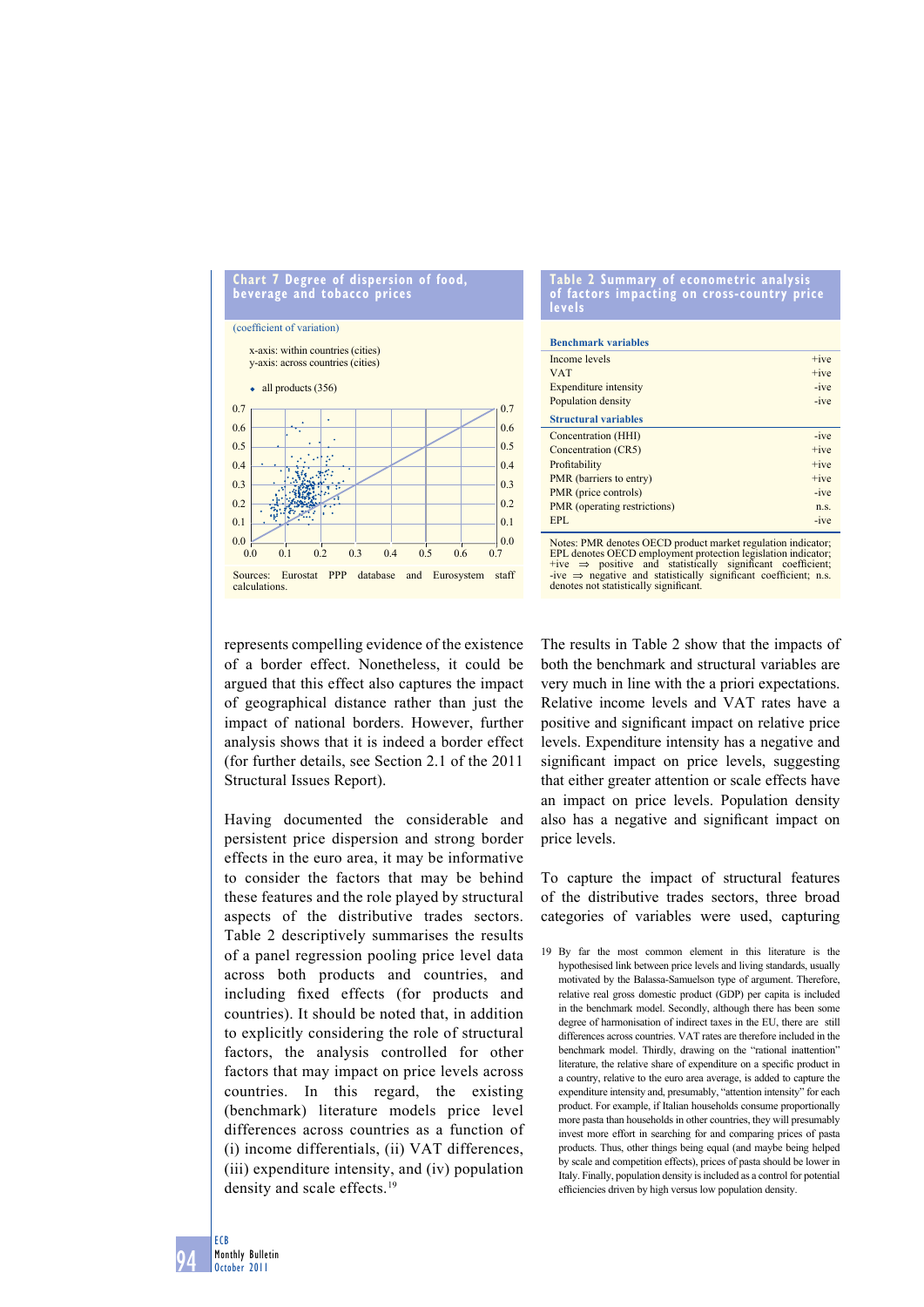Structural features of the distributive trades sectors and their impact on euro area price developments

(a) market concentration, (b) profitability, and (c) regulation. Considering first the market concentration measures, a general finding was that the Herfindahl–Hirschman Index (HHI) indicator impacted negatively on relative price levels (suggesting that the HHI captures the inefficiency effect stemming from low concentration), whereas the k-firm concentration ratio (CRk) indicator impacted positively on price levels (suggesting that this indicator therefore captures the adverse competitive impact stemming from the market power of the largest k-firms). The profitability indicator (profit margins adjusted for the implicit labour income for the self-employed) impacted positively and significantly. Lastly, with respect to the OECD product market regulation indicators for the distributive trades sectors, the different components of the overall indicator (barriers to entry, operating restrictions and price controls) appear to have quite different effects, with the former having a positive effect, but the latter and the employment protection legislation indicator a negative effect, while operating restrictions were insignificant.

In summary, while a model with relative income levels, VAT rates, expenditure intensity and population density performs relatively well when explaining price level differences, augmenting it with structural indicators of the distributive trades sectors improves its performance. This analysis confirms that structural features of the distributive trades sectors may impact on price levels and explain some of the divergence across countries and the "border effect" observed in the price data.

# **3.2 The impact of structural features on price-setting behaviour**

Having considered the impact of structural features of the distributive trades sectors on price level differences, their impact on price and wage-setting behaviour more generally is now considered, namely in terms of the responsiveness of retailers' prices to changes in competitors' prices, the frequency of price changes and the pass-through of cost changes into prices.

#### **Responsiveness to competitors' prices and the frequency of price changes**

To address the issue of how structural features of the distributive trades sectors impact on pricesetting behaviour, evidence from the Eurosystem Wage Dynamics Network (WDN) and the Inflation Persistence Network (IPN) is reviewed.<sup>20</sup>

One important question is whether retail firms faced with competition tend to change their prices more frequently. In the WDN survey, around 1,000 retail firms responded to the following question: "*Suppose that the main competitor for your firm's main product decreases its prices; how likely is your firm to react by decreasing its own price? Please choose a single option. (Very likely, Likely, Not likely, Not at all, It doesn't apply*). More than half of the retail firms state that it would be very likely or likely that they would reduce their price. More interestingly, when cross-checked against structural features facing firms, the degree of competition reported has a statistically significant effect on the reported frequency of price changes, i.e. more competition leads to more frequent price adjustment. In addition, larger retail firms, measured by the number of employees, have a higher reported frequency of price changes.

The results from the IPN show that outlet types have a significant influence on the frequency of price changes, controlling for country and typeof-good effects. Hypermarkets have, on average, a frequency of price change that is 12 percentage points higher than traditional corner shops. For supermarkets and discount stores, these are, respectively, 6.3 and 6.8 percentage points higher than traditional shops. Lastly, while the type of outlet has a strong and significant impact on the frequency of price changes, the results

<sup>20</sup> For a more detailed overview of the WDN and IPN, see European Central Bank (2009), "Wage dynamics in Europe: Final report of the Wage Dynamics Network (WDN)", December, and Altissimo, F., Ehrmann, M. and Smets, F. (2010), "Inflation persistence and price-setting behaviour in the euro area – a summary of the IPN evidence", *Occasional Paper Series*, No 46, ECB, June.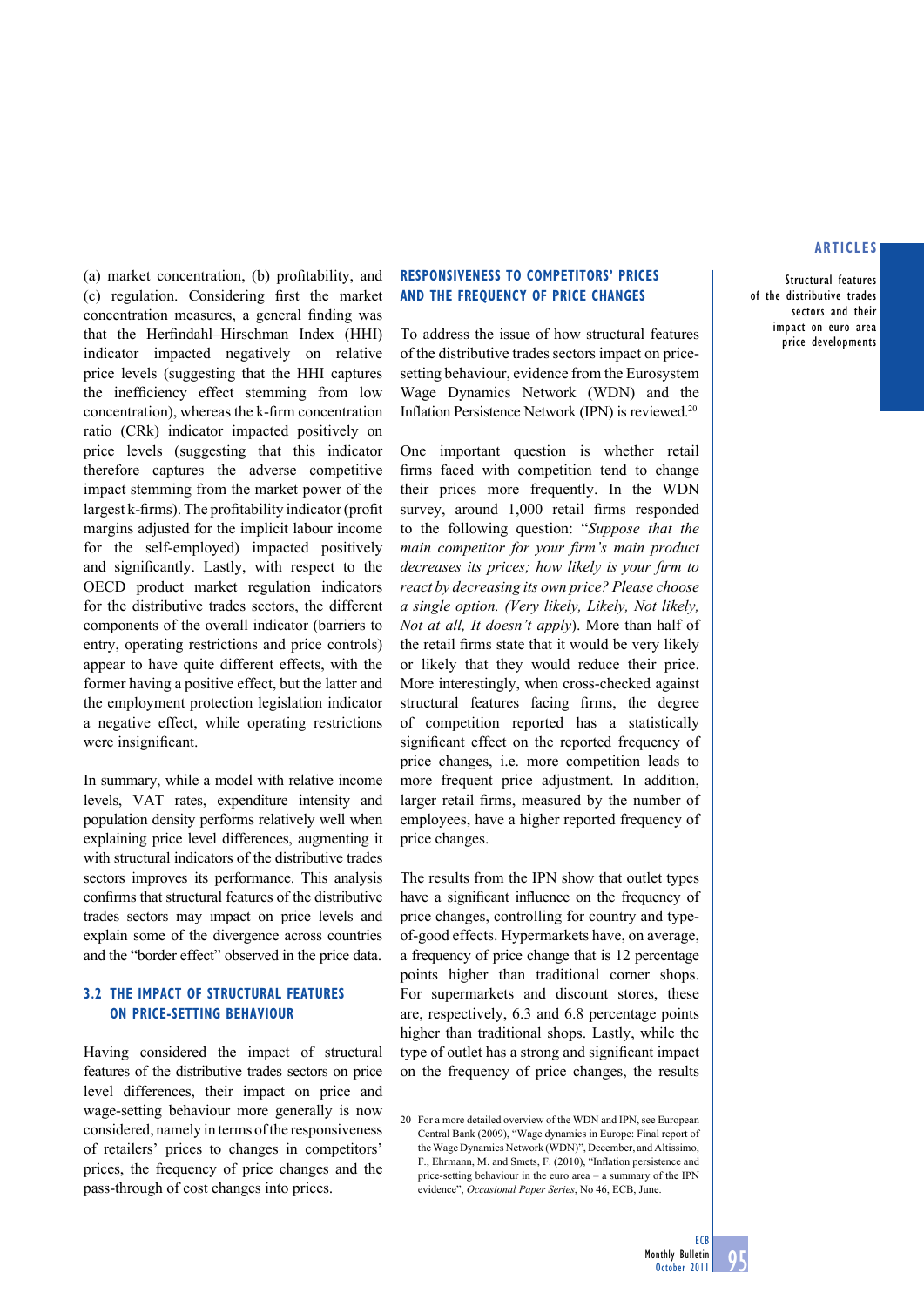suggest that it does not have an effect on the magnitude of price changes. Other things being equal, more flexible prices should mean that prices adjust more quickly and completely to changes in the "optimal" price.

# **The impact of MARKET CONCENTRATION and price dynamics: A regional level analysis**

The aim of this section is to combine information on concentration across different dimensions of the grocery sector with disaggregated regional data on price dynamics. This represents an initial attempt to analyse the impact of competition on price dynamics across the euro area at a local level. Using a unique dataset on the location of over 100,000 individual grocery stores across the euro area, a regional analysis of the relationship between the degree of retail market concentration and price changes is conducted for two categories of grocery goods (food and nonalcoholic beverages; and alcoholic beverages and tobacco) in Germany, Spain, Italy, Austria, Portugal and Finland.<sup>21</sup>

When considering the HHI at the buying group level, a positive and statistically significant relationship between concentration and price dynamics was found for both food and beverages and for alcohol and tobacco. The interpretation of these findings is that a higher degree of market concentration at the buying group level does not always seem to have been associated with negative price dynamics.

When considering the results based on concentration indices computed at the local level, broadly similar results are obtained. Thus, the main finding, i.e. that higher market concentration is associated with higher price growth in food and drink products in the recent period, holds for different levels of aggregation. The interpretation of this correlation calls for further research, but it appears to be robust and to hold across individual countries.

In summary, it can be shown – using a unique database containing both regional year-on-year percentage price changes and concentration

measures – that these price changes are positively affected by the degree of concentration (for further details, see Section 2.3 of the 2011 Structural Issues Report).

# **The impact of structural features on cost pass-through**

Structural features of the distributive trades may also impact on the pass-through of costs to domestic prices (consumer and producer). To investigate this, the pass-though of import and producer prices to consumer non-energy industrial goods prices in euro area countries was analysed. $22$  A general finding was that price changes for domestic goods (PPI) tend to be of higher importance for prices of manufactured consumer goods in the larger euro area countries, reflecting significant domestic production, while import price changes (UVI) are more relevant for consumer prices in smaller, more "open" euro area countries where imports play a greater role. In the case of these smaller, more "open" euro area countries, there seems to be a link to the fact that the level of imports in retail sales is likely to be higher, as well as the fact that the level of production in these countries is relatively low.

When focusing solely on the pass-through of import prices, there is some evidence that the magnitude of the estimated pass-though is related to the degree of competition/concentration in the specific country and sector, as a negative – albeit weak – relationship between the estimated import price elasticity and the HHI was found, suggesting that the stronger the competition (the lower the HHI index), the higher the elasticity of consumer prices seems to be with respect to import price changes.

- 21 Regional CPI data were not available for the other euro area countries.
- 22 It should be noted that, owing to different costs, the complete pass-through of a given cost change to retail prices does not entail a one-to-one relationship between the percentage change in costs and the percentage change in prices. Other things being equal, the higher the proportion of the final selling price that is accounted for by the cost, the higher the pass-through coefficient will be. Therefore, the pass-through coefficient (the elasticity of the selling price with respect to a specific cost factor) may be less than unity even when pass-through is complete.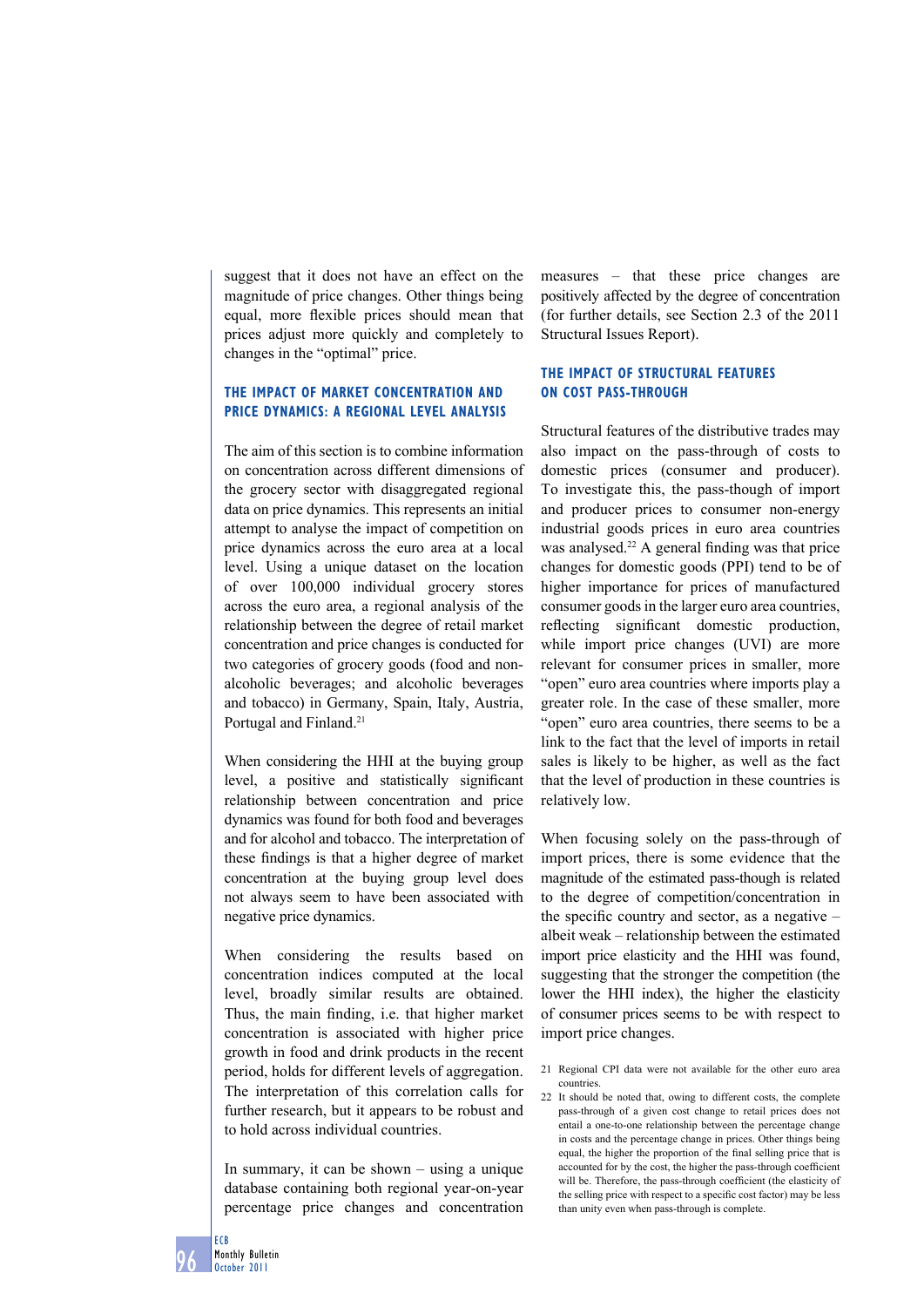Structural features of the distributive trades sectors and their impact on euro area price developments

Part of the difficulty in finding robust and meaningful pass-through estimates for the different non-energy industrial goods components may stem from the heterogeneity of products considered and the wide range of production technologies and market structures across the different product groupings. In this regard, a VAR analysis of food price passthrough using detailed information on farmgate, producer and consumer prices yields more meaningful and consistent results. In particular, the analysis shows that consumer prices tend to respond less than producer prices to commodity shocks. It is also found that the size of the shocks varies across markets and countries. This feature is partially reflected in cross-sectional differences between retailers and producers in terms of composition and types. A more pronounced presence of discounters seems more likely to be associated with a higher passthrough and, conversely, markets characterised by shops with a smaller format seem to respond less to commodity price shocks.

## **4 Conclusions**

This article summarises the 2011 Eurosystem Structural Issues Report (SIR) on the distributive trades in the euro area, which aims to contribute to a better understanding of the impact of structural features of the distributive trades on prices and price-setting behaviour. The main findings are:

There remains a considerable degree of price dispersion across the euro area. The evidence indicates a limited degree of price convergence up to the period around 2004-2006, which subsequently appears to have stalled or even been reversed. There is also compelling evidence of a strong "border effect" on prices across euro area countries, which suggests ample scope for further improving the Single Market. Structural and regulatory features of the distributive trades sectors help explain cross-country differences in price levels.

- Using information drawn from the IPN and WDN, price-setting behaviour is considered. More competition is found to be associated with more frequent price changes in the retail sector.
- The relationship between price dynamics at the regional level and competition measured at different levels of organisational and spatial aggregation and across a number of product groups is examined. A key finding is that higher market concentration is associated with higher price growth for food and drink products in the recent period.
- This report also addresses the magnitude and speed of cost pass-through. Producer prices generally react faster and more strongly to cost shocks than consumer prices. The degree of competition appears to be positively related to the pass-through of import to consumer prices. With regard to food prices, a greater presence of discounters seems to be associated with a higher pass-through.

From a policy perspective, the analysis has highlighted the importance of structural reforms in enhancing competition in the distributive trades. The findings regarding the impact of structural features on price-setting behaviour and on price level differences suggest that further progress in enhancing effective competition in the distributive trades sectors could contribute to a reduction of border effects and a narrowing of price differentials. In respect of product market regulation, although there is evidence of an easing pattern in the degree of regulation, there remains considerable scope for further progress.

All in all, a crucial step towards further progress would be the full and consistent implementation of the Services Directive. The benefits from further liberalisation and harmonisation of market conditions may be seen in part from the finding in this report that more product market regulation is associated with higher price levels. Moreover, reforms could reduce mark-ups and give rise to significant increases in both